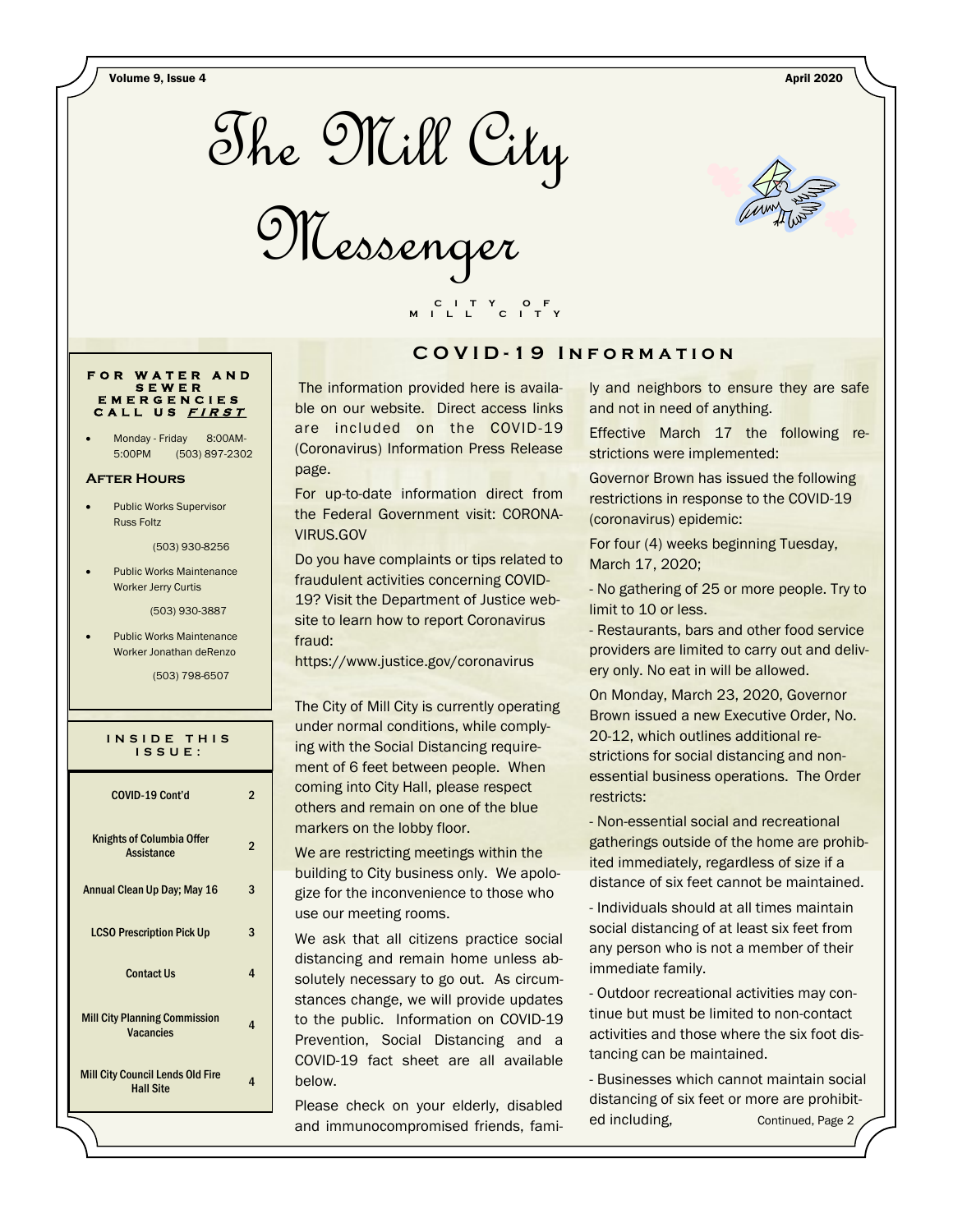## **C O V I D - 1 9 C o n t i n u e d ( P a g e 1 )**

but not limited to:

- barber shops and hair salons
- fraternal organization facilities
- gyms and fitness studios
- indoor and outdoor malls
- Museums
- **•** senior activity centers

A complete list of prohibited businesses can be found in the full Order.

- Effective March 25, 2020, all businesses and non-profit entities with offices in Oregon shall facilitate telework and work-at-home by employees, to the maximum extent possible. When not possible, the business shall designate an employee or officer to establish, implement and enforce social distancing policies.

- Effective March 25, 2020, all state executive branch offices and buildings...shall close to the public and provide public services by phone and online during regular business hours.

- State executive branch offices and buildings shall facilitate telework and work-at-home by employees, to the maximum extent possible. When not possible, the agency shall designate an employee or officer to establish, implement and enforce social distancing policies.

- Childcare facilities are allowed to remain open if they have 10 children or less in the same group each day and cannot be accessed by children outside the group and facilities must prioritize childcare needs of first responders, emergency workers, health care professionals, followed by critical operations staff and essential personnel.

- All private and public campgrounds, pools, skate parks, outdoor sports courts and playground equipment areas are to be closed immediately.

- Individuals are to minimize travel, other than essential (work, food, medical services) travel.

The full Executive Order No. 20-12 can be read by clicking on the link on the City's website.

Failure to comply with these restrictions may result in a Class C Misdemeanor charge.

School closures will continue through April 28, 2020.

"Abnormal Market Disruption" has been declared for items such as toilet paper and hand sanitizer. This is to avoid price gouging.

Updated information on new State requirements can be found on the Governor's press releases page.

Updates from the Oregon Health Authority can be found at: https://govstatus.egov.com/OR-OHA-COVID-19. A link to sign up for updates is available on this site as well.

#### **Knights of Columbus Offers Help to Communities**

The St. Anthony Council Knights of Columbus is offering to help those in our community that for whatever reason are unable to access necessary supplies during this challenging, unprecedented time. They may be selfquarantined, quarantined by a doctor, or otherwise unable to shop for supplies. Or, they may be unable to find critical supplies they need for their family, such as baby formula, paper products, etc. We know that some of you are already getting help from friends, family, and neighbors – that is a blessing! We also know

that some of you don't have that support or have struggled to find it – the Knights are here to support you. We are offering to help where we can:

· Do grocery store pickup and delivery. Some local stores are accepting orders online and by phone – we will pick them up and deliver them.

· Round up hard-to-find supplies and deliver them. We know stores are temporarily out of many common items. There are people in the community with excess supplies, and they are willing to share them with families that need them.

If you, or someone you know, needs such assistance, please contact us.

If you, or someone you know, has extra supplies that you can spare (I think we all know the critical items that are now hard to find), please contact us.

How to contact us:

- 1. Through your local parish
- 2. By phone 503.765.5738
- 3. By email admin@kofc2439.org

4. By Facebook -

@kofc2439, https:// www.facebook.com/KofC2439/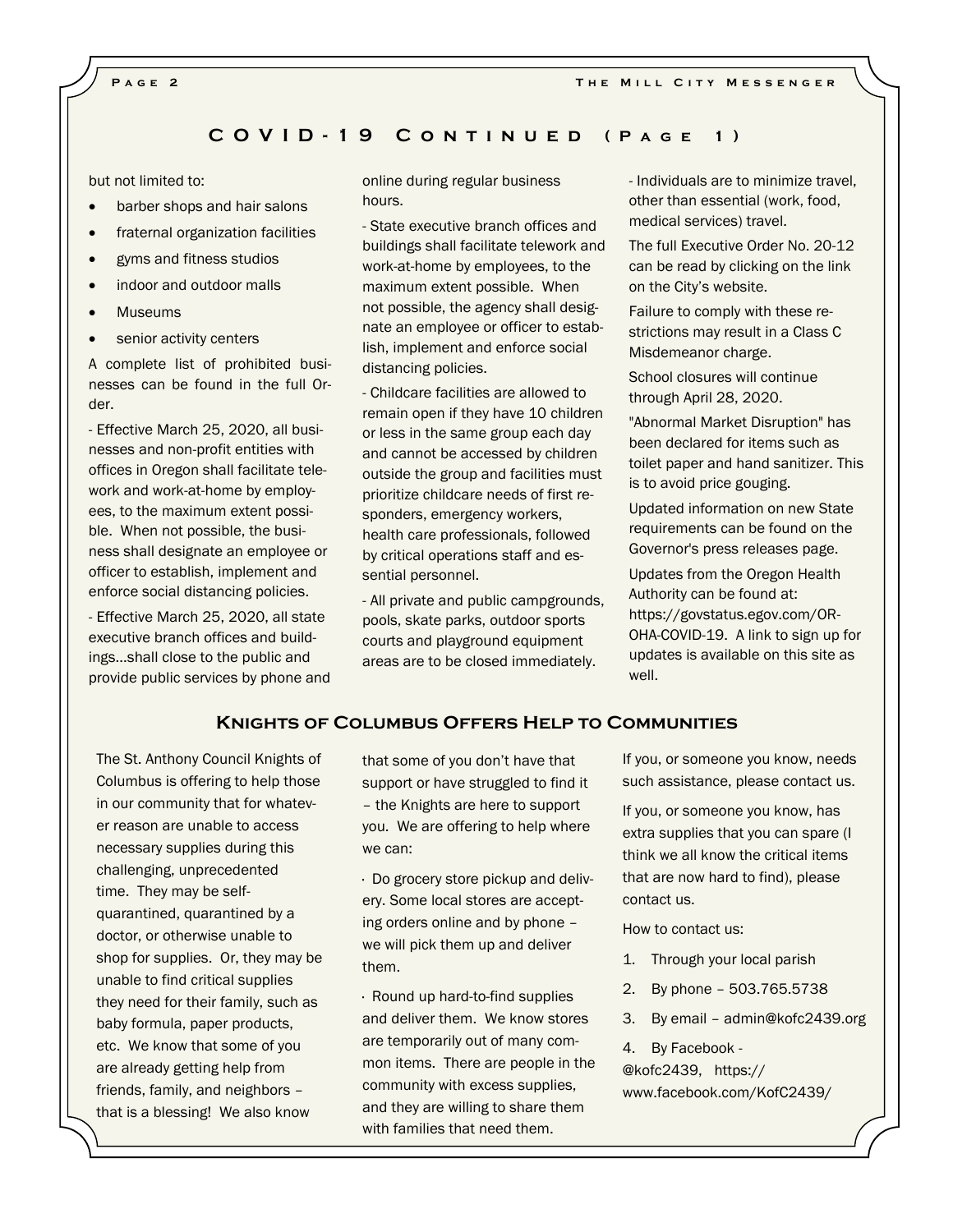**City of Mill City** 

P.O. Box 256 Mill City, Oregon Phone: 503-897-2302 \* Fax: 503-897-3499 Email: millcity@ci.mill-city.or.us



# **Spring Cleaning Day** Saturday, May 16th 9:00 a.m. to 3:00 p.m.

Dear City of Mill City Residents and Property Owners:

The City of Mill City, in cooperation with the Linn County Sheriff's Department, Pacific Sanitation and STR. Towing are sponsoring a "CLEAN AND SAFE" program. City officials, Linn County Sheriff's Deputies and volunteers are working together to improve the appearance and safety in our community.

Pacific Sanitation and the City of Mill City are sponsoring our 18<sup>th</sup> Annual "Spring Cleaning Day" for residents and property owners inside the city limits of Mill City. You will be asked to show a driver's licenses or ID to verify you live inside the city. The FIRST load (6'Wx8'Lx5'H) will be free for citizens of Mill City. Each additional load (6'Wx8'Lx5'H) will be \$10.00 per load. Only items from properties inside the City qualify for dumping.

- Junk & Debris: Dumpsters will be available at the east end of Fairview Street (past Kimmel Park) for city residents to dump accumulated junk and debris. Pacific Sanitation is providing the dumpsters at a discounted charge to the community. No daily household garbage will be accepted.
- Large Trucks/Trailers: Trucks and trailers larger than 6'Wx8'Lx5'H will be charged \$20.00-\$100.00 depending upon the size.
- Large Appliance Recycling: A \$30.00 fee will be charged for freezers, refrigerators and Freon units (air conditioners).
- Metal Recycling: Bring miscellaneous metal and place it in the metal recycling dumpster.
- Tires: Bring old tires for recycling. A \$6.00 per tire fee will be charged for each tire. Tires with rims will be \$8.00 per tire. Larger tires (20" or larger \$16.00, w/rim \$27.00)
- E-Waste: A \$5.00 fee will be charged for all E-Waste, including: personal computers, printers, televisions, laptops, etc.
- Yard Debris: Yard debris (leaves, branches, ivy, berry bushes) will be collected in a separate bin. Please make sure to place in proper area. NO SOD ALLOWED.
- Junk Cars & Auto Parts: Junk cars will not be accepted. Auto parts, such as doors, hoods or engine blocks, may be recycled by putting them in the metal recycling dumpster. If you have junk cars or large auto parts for recycling or disposal -- contact Santiam Towing and Recovery (STR).
- Construction Material: Construction materials will NOT BE ACCEPTED.

# **Linn County Sheriff Offers Prescription Medication Delivery**

Linn County Sheriff Jim Yon has announced, in response to the "Stay Home, Save Lives" order, that LCSO will provide prescription medication delivery to the more vulnerable population. Effective March 30, 2020,

this service will be offered within Linn County from pharmacies within the county. Anyone 65 or older, those with a life-threatening preexisting condition who lives within Linn County can call 541-967-3911,

M-F between 8AM and 4PM to make a request for assistance. Required information: name, address, phone number, date of birth, requested prescription, pharmacy name. THANK YOU LINN COUNTY S.O.!!!